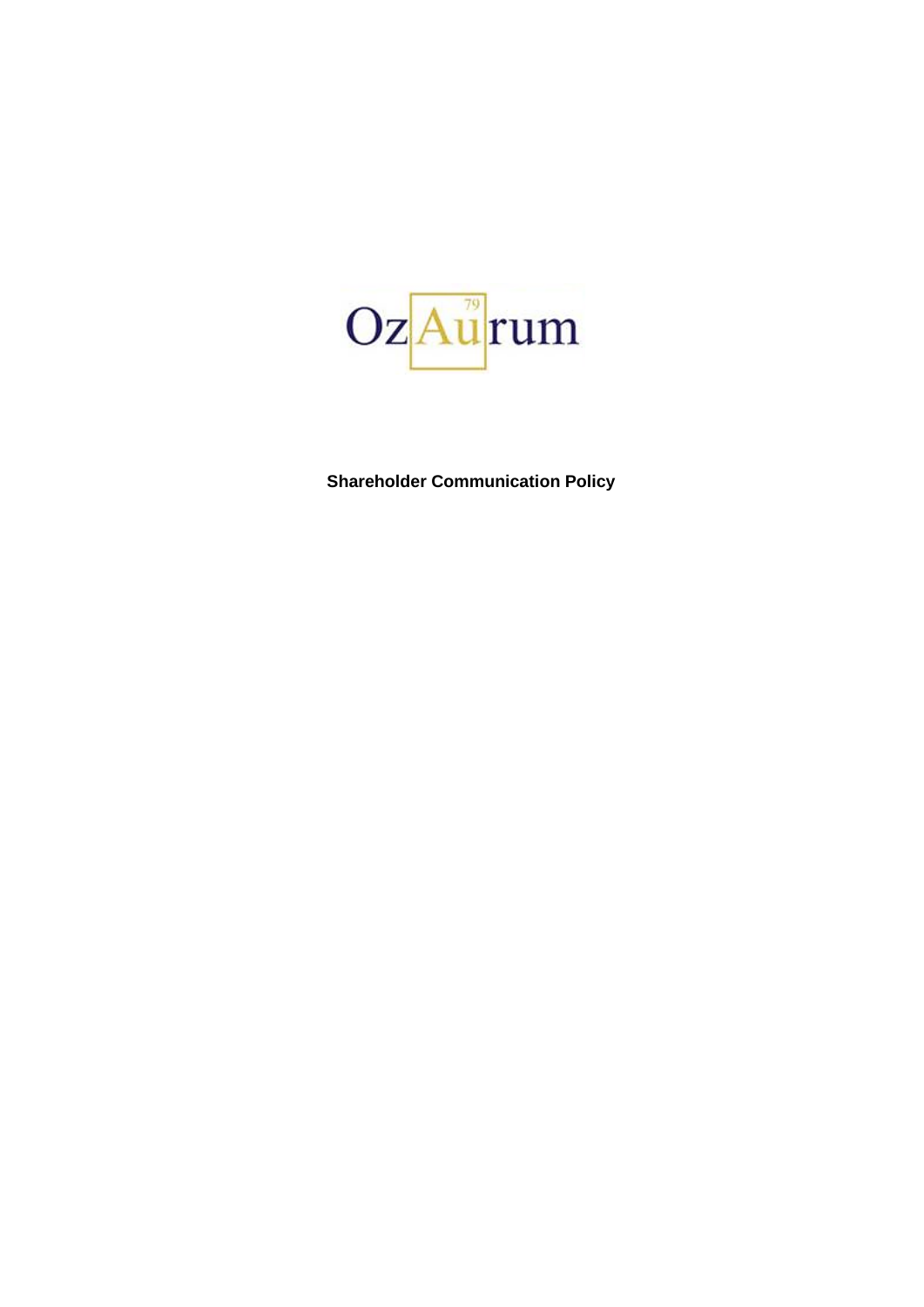# **1 INTRODUCTION**

# **1.1 Background**

OzAurum Resources Limited ACN 643 244 544 (**Company**) is committed to ensuring its shareholders have access to appropriate information about the Company, its governance and matters affecting the Company's performance, to allow them to effectively exercise their rights as shareholders.

## **1.2 Application**

All Company communications with shareholders must comply with this Shareholder Communication Policy (**Policy**) and other Company policies that apply from time to time, including but not limited to the Company's Continuous Disclosure Policy.

A reference to 'shareholders' in this Policy includes holders of the Company's CHESS Depository Interests.

## **1.3 Objectives**

The board of directors of the Company (**Board**) has established this Policy to encourage and facilitate:

- (a) timely, effective, open and honest communication with shareholders through accessible and fair means; and
- (b) optimum attendance at and participation in shareholder meetings.

## **2 MEANS OF COMMUNICATION**

#### **2.1 Electronic communication**

The Company conducts its business activities across geographical borders. The Company recognises that the most efficient and effective means of communicating with its shareholders will largely be via electronic means. The Company will endeavour to ensure that:

- (a) shareholders have the option to access all relevant information electronically;
- (b) shareholders have the option to communicate with the Company electronically; and
- (c) the Company circulates all electronic communications to shareholders:
	- (i) in a format that is easily accessible and readable through an electronic device; and
	- (ii) with a printer-friendly option for shareholders who wish to retain a hard copy of the communication.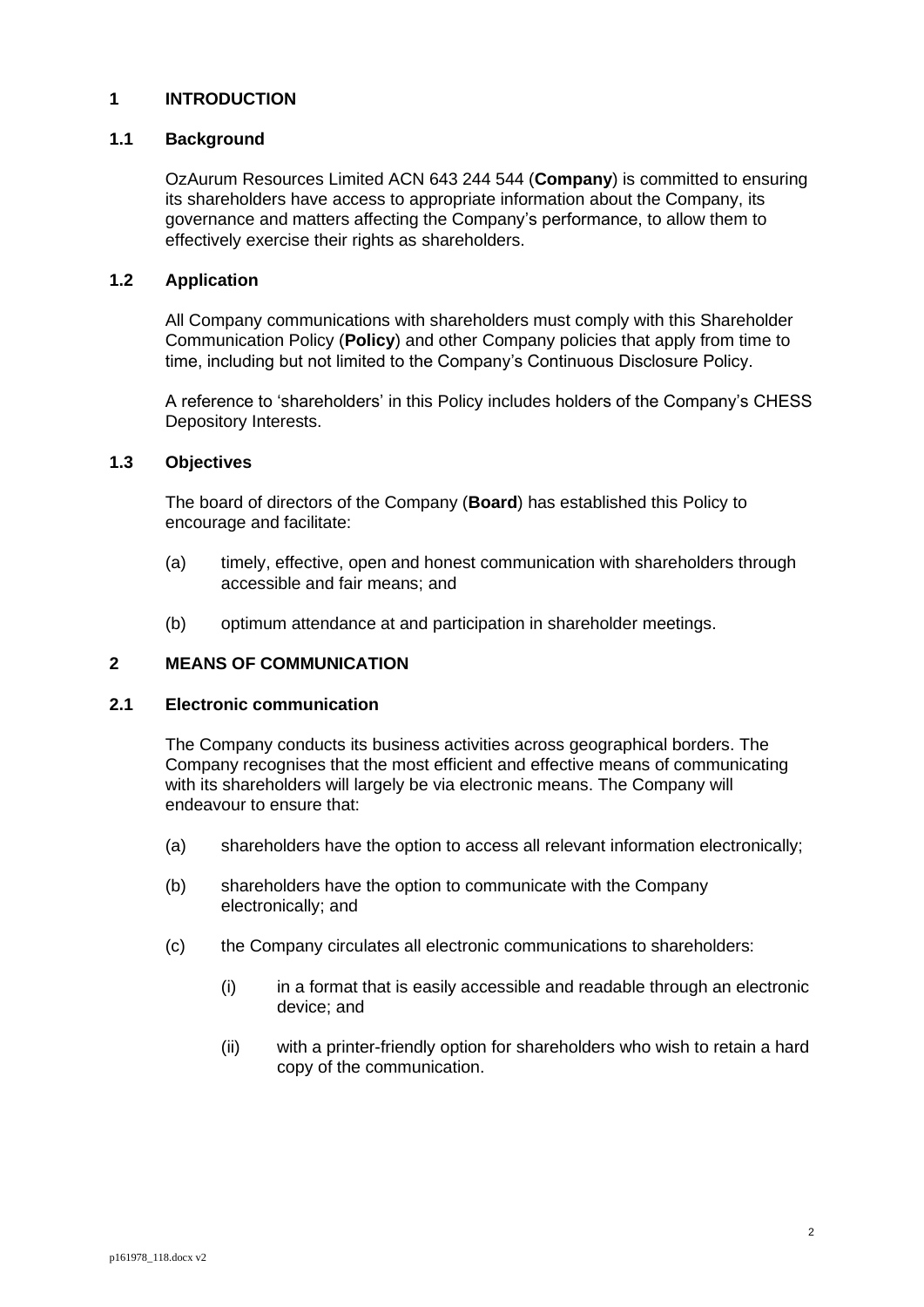### **2.2 Website**

The Company's website [\(https://ozaurumresources.com\)](https://ozaurumresources.com/) is one of the Company's key means of communicating with its shareholders. The website will publish key information relevant to shareholders, including:

- (a) the Company's relevant corporate governance documents, including corporate governance policies and corporate governance statement;
- (b) a copy of the Company's annual reports and financial statements;
- (c) names, photographs and brief biographical information for the Company's directors, senior executives / key team members and Advisory Board (from time to time);
- (d) copies of the Company's ASX announcements and media releases, which the Company will publish in accordance with its Continuous Disclosure Policy;
- (e) copies of notices of shareholder meetings and accompanying documents; and
- (f) contact details for the Company's share registry.

# **2.3 Annual reports**

The Company will endeavour to ensure that its annual report delivers to shareholders a clear and accountable presentation of the Company's business activities and market position for the preceding financial year.

Unless Shareholders request a hard copy, the Company will distribute electronic copies of its annual report to shareholders via email. The Company's annual reports will be available on the Company's website.

### **2.4 Company disclosure**

In accordance with the Company's Continuous Disclosure Policy, the Company will ensure:

- (a) compliance with its continuous disclosure obligations under the Australian Securities Exchange (**ASX**) Listing Rules; and
- (b) shareholders have access to all ASX announcements and other public disclosures by publishing them on the Company's website.

### **2.5 Shareholder meetings**

The Company will hold an annual general meeting (**AGM**). The AGM and other shareholders meetings will provide a platform for:

- (a) the Company to inform shareholders of important matters, developments and areas of concern or interest to the Board;
- (b) shareholders to express their views about areas of concern or interest to the Board; and